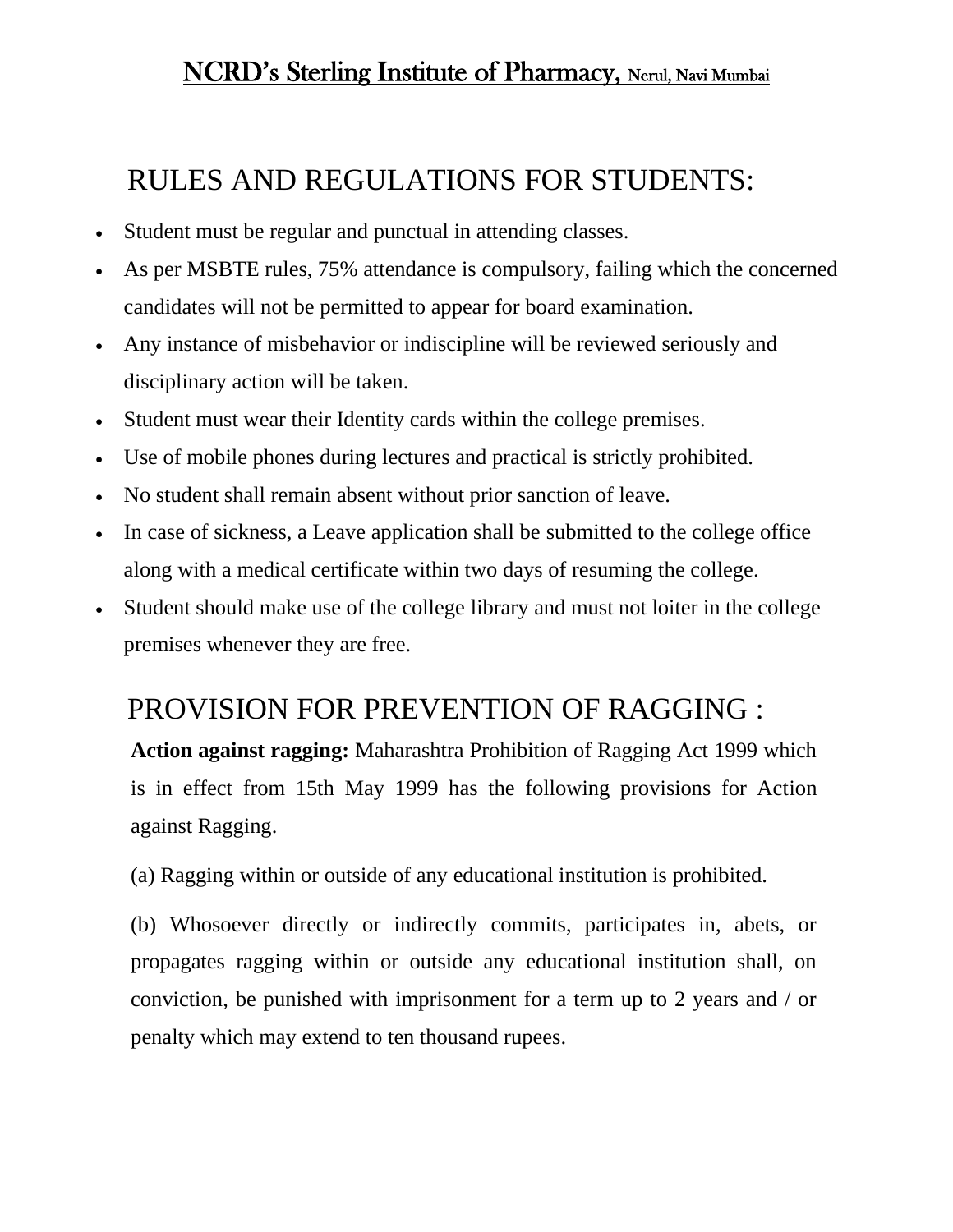### NCRD's Sterling Institute of Pharmacy, Nerul, Navi Mumbai

(c) Any student convicted of an offence of ragging shall be dismissed from the educational institution and such students shall not be admitted in any other educational institution for a period of five years from the date of order of such dismissal.

(d) Whenever any student or, as the case may be, the parent or guardian or a teacher of an educational institution complaints, in writing, of ragging to the head of the educational institution, the head of the education institution shall, without prejudice to the foregoing provisions, within seven days of the receipt of the complaint, enquire into the matter mentioned in the complaint and if, prima facie, it is found true, suspend the student who is accused of the offence, and shall, immediately forward the complaint to the police station having jurisdiction over the area in which the educational institution is situated, for further action. Where, on enquiry by the head of the educational institution, it is found that there is no substance, prima facie, in the complaint received; he/she shall intimate the fact, in writing, to the complainant. The decision of the head of the educational institution shall be final.

(e) If the head of the educational institution fails or neglects to act in the manner specified in section "d" above when a complaint of ragging is made, such person shall be deemed to have abetted the offence and shall, on conviction, be punished as provided for in section "b" above.

## **A Committee has been appointed in the institute to take Action against ragging :**

- Dr. Rupesh Pingale Chairman
- Mrs. Anshupa Patel Gupta Member